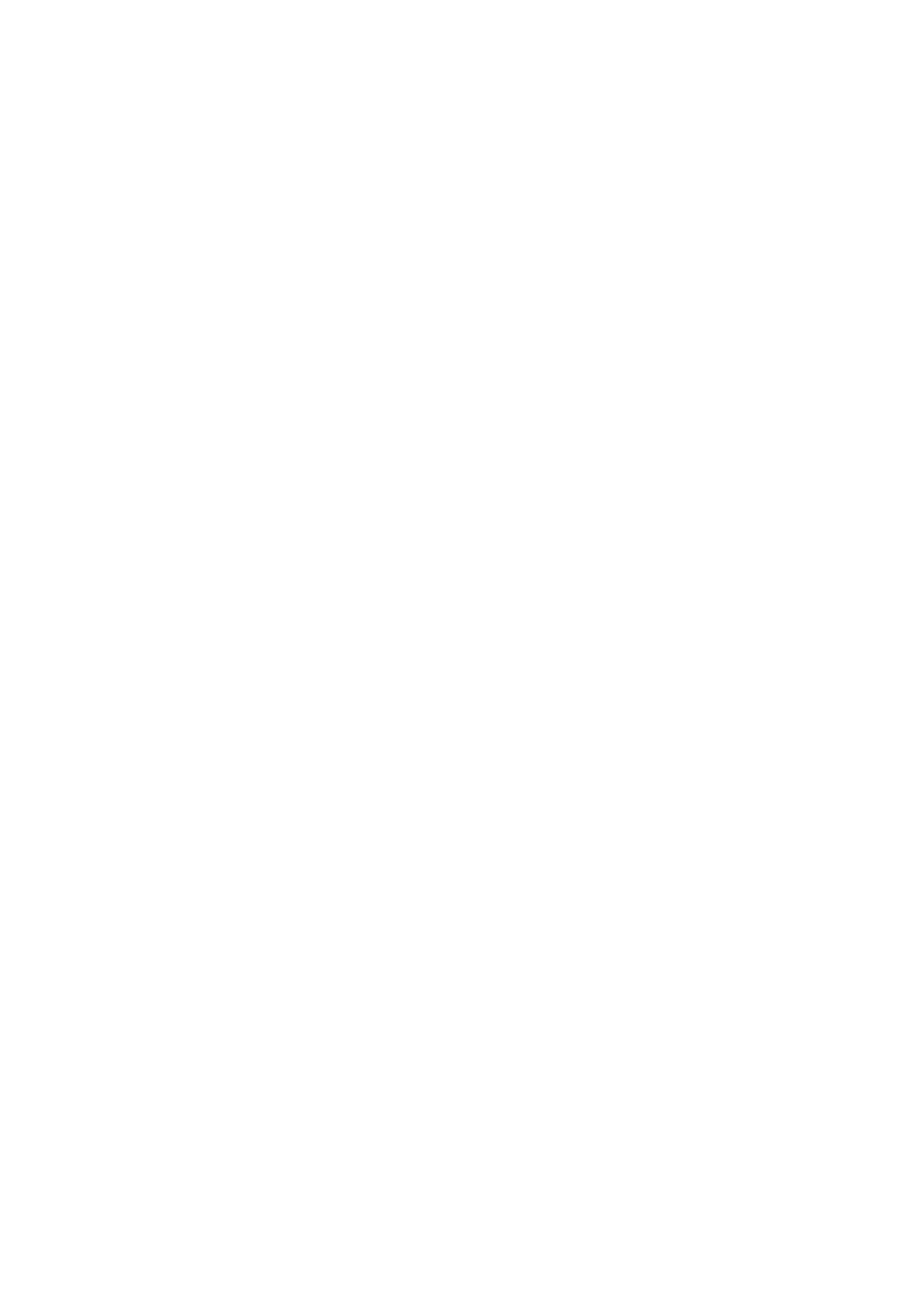### TANGENT AND NORMAL CONES FOR LOW-RANK MATRICES

SEYEDEHSOMAYEH HOSSEINI\*, D. RUSSELL LUKE<sup>†</sup>, AND ANDRÉ USCHMAJEW<sup>‡</sup>

ABSTRACT. In [D. R. Luke, J. Math. Imaging Vision, 47(3):231-238, 2013] the structure of the Mordukhovich normal cone to varieties of low rank matrices at rank-deficient points has been determined. A simplified proof of that result is presented here. As a corollary we obtain the corresponding Clarke normal cone. The results are put into context of first-order optimality conditions for low-rank matrix optimization problems.

#### 1. INTRODUCTION

In continuous minimization problems, necessary conditions for local minima relate the firstorder geometries of a constraint set  $\mathcal M$  and a sublevel set of a cost function f with each other in order to give the geometric intuition that descent direction of  $f$  should point "away" from  $\mathcal M$  a mathematically rigorous meaning. If M is a smooth submanifold in  $\mathbb{R}^n$  and f is continuously differentiable in a neighborhood of  $x \in \mathcal{M}$ , then a necessary condition for x being a local minimum of f on M is that the anti-gradient  $-\nabla f(x)$  belongs to the *normal space*, that is, the orthogonal complement of the tangent space  $T_M(x)$  at x:

$$
-\nabla f(x) \in N_{\mathcal{M}}(x) \coloneqq (T_{\mathcal{M}}(x))^{\perp}.
$$

When the set  $\mathcal M$  is just closed, but not necessarily smooth, the normal space in this optimality condition has to be replaced by the polar of the Bouligand tangent cone  $|4|$ , which we will call the Bouligand normal cone:

$$
-\nabla f(x) \in N_{\mathcal{M}}^{B}(x) \coloneqq (T_{\mathcal{M}}^{B}(x))^{\circ}.
$$

see Eq. (2.3) for the general definition of  $T^{B}_{\mathcal{M}}(x)$ .

More generally, when the function  $f$  is just locally Lipschitz continuous, but not necessarily differentiable at a critical point, generalized derivatives and subgradients need to be considered. First-order optimality conditions then take the form

$$
0 \in N_{\mathcal{M}}(x) + \partial f(x), \tag{1.1}
$$

where  $N_{\mathcal{M}}(x)$  is a certain closed convex cone of "normal directions", and  $\partial f(x)$  is the corresponding subdifferential containing all subgradients at x. Well-known normal cones are the Clarke normal cone  $N_{\mathcal{M}}^{C}(x)$  and the Mordukhovich normal cone  $N_{\mathcal{M}}^{M}(x)$ ; see Sec. 3.

Intuitively, the necessary first-order condition (1.1) becomes stronger the narrower the considered normal cone is, and hence gives more meaning to the notion of a critical point. In general it holds that

$$
N_{\mathcal{M}}^{B}(x) \subseteq N_{\mathcal{M}}^{M}(x) \subseteq N_{\mathcal{M}}^{C}(x).
$$

In this communication we show that for the set  $\mathcal{M}_{\leq k}$  of matrices of rank at most k these three cones are strictly included in each other at singular points where the rank is strictly less than  $k$ .

<sup>∗</sup>Hausdorff Center for Mathematics & Institute for Numerical Simulation, University of Bonn, 53115 Bonn, Germany (hosseini@ins.uni-bonn.de).

<sup>&</sup>lt;sup>†</sup>Institute for Numerical and Applied Mathematics, University of Göttingen, 37083 Göttingen, Germany (r.luke@math.uni-goettingen.de).

<sup>‡</sup>Max Planck Institute for Mathematics in the Sciences, 04103 Leipzig, Germany (uschmajew@mis.mpg.de).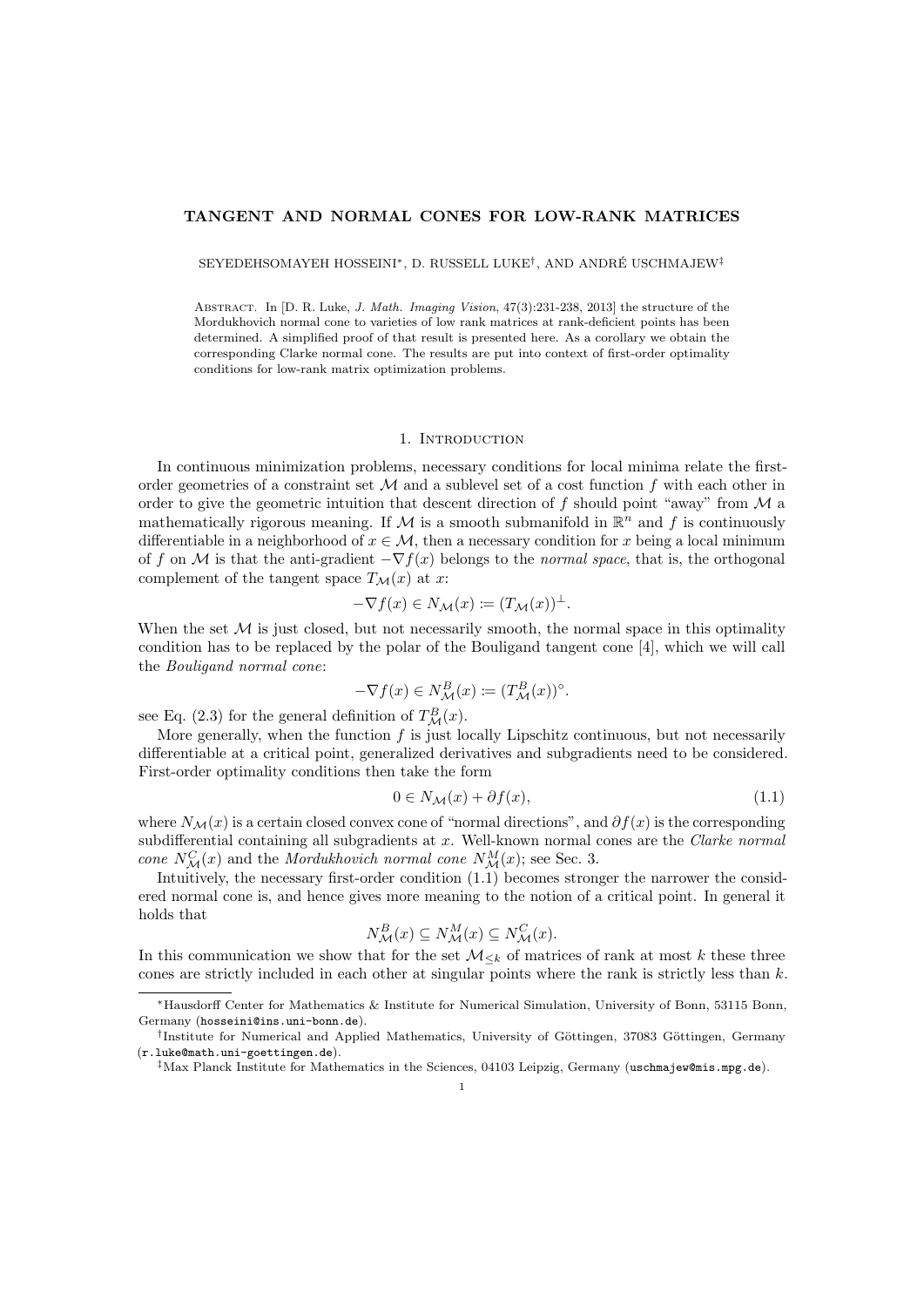Note that at points of rank k the set  $\mathcal{M}_{\leq k}$  is locally a smooth manifold and all normal cones equal to the orthogonal complement of the tangent space. This has interesting implications to necessary conditions in matrix optimization problems with low-rank constraints, as should be discussed at the end of this note.

## 2. Preliminaries

We consider the linear space  $\mathbb{R}^{M\times N}$  of  $M\times N$  matrices. The Euclidean structure in this space is provided by the Frobenius inner product. Given a real valued function f on  $\mathbb{R}^{M\times N}$ , we are interested in optimality conditions for low-rank optimization problems of the form

$$
\min f(X), \qquad X \in \mathcal{M}_{\leq k}, \tag{2.1}
$$

where

$$
\mathcal{M}_{\leq k} = \{ X \in \mathbb{R}^{M \times N} : \text{rank}(X) \leq k \}
$$

is the set of matrices of rank at most  $k$ . These sets are real algebraic varieties and closed due to lower-semicontinuity of matrix rank. In the following we always assume

$$
k \le k_{\max} \coloneqq \min(M, N).
$$

The characterization of necessary optimality conditions for (2.1) becomes nontrivial at rankdeficient points, which are the singular points of the variety  $\mathcal{M}_{\leq k}$ . Therefore concepts from nonsmooth analysis have to be used.

In the following it will be frequently convenient to view matrices as elements of the tensor product of their column and row spaces. By this we mean that a matrix  $X$  admits a decomposition

$$
X = U\Sigma V^T \text{ s.t. } \text{range}(U) \subseteq \mathcal{U}, \text{range}(V) \subseteq \mathcal{V} \text{ if and only if } X \in \mathcal{U} \otimes \mathcal{V}. \tag{2.2}
$$

Moreover, the smallest dimension that  $\mathcal U$  and  $\mathcal V$  can have is the same and equals the rank of X. In this case, the choice is unique, namely  $\mathcal{U} = \text{range}(X)$  has to be the *column space*, and  $V = \text{range}(X^T)$  the row space of X. We recall that a singular value decomposition (SVD) of a matrix X of rank k is a decomposition of the form  $X = \sum_{r=1}^{k} \sigma_r u_r v_r^T$ ,  $\sigma_1 \ge \sigma_2 \ge \cdots \ge \sigma_k > 0$ , that is,  $X = U\Sigma V^T$ , where  $\Sigma$  is diagonal, and  $U = [u_1, \ldots, u_k]$  and  $V = [v_1, \ldots, v_k]$  are orthonormal bases for the column and row spaces of  $\overline{X}$ , respectively. The rank-one terms in this decomposition are mutually orthogonal in the Frobenius inner product. A truncation  $\sum_{r=1}^s \sigma_r u_r v_r^T$  of the SVD to rank  $s < k$  yields the best approximation to X in the set  $\mathcal{M}_{\leq s}$  in the Frobenius norm. It is unique if and only if  $\sigma_s > \sigma_{s+1}$ .

2.1. Tangent and normal space of a fixed rank manifold. The real algebraic variety  $\mathcal{M}_{\leq k}$ stratifies into the smooth manifolds

$$
\mathcal{M}_s = \{ X \in \mathbb{R}^{M \times N} : \text{rank}(X) = s \}
$$

of matrices of rank exactly s. Being a smooth manifold, every  $\mathcal{M}_s$  is prox-regular in a neighborhood of each of its points; see [1]. Hence all usual notions of tangent cones coincide with the tangent space. Moreover, all notions of normal cones coincide with the normal space [3]. The tangent spaces to  $\mathcal{M}_s$  are well known; see, e.g., [5, Ex. 14.16] or [6, Prop. 4.1].

**Theorem 2.1.** Let X have rank s, column space  $U$ , and row space  $V$ . The tangent space to the manifold  $\mathcal{M}_s$  at  $X$  admits the orthogonal decomposition

$$
T_{\mathcal{M}_s}(X)=(\mathcal{U}\otimes \mathcal{V})\oplus (\mathcal{U}\otimes \mathcal{V}^{\perp})\oplus (\mathcal{U}^{\perp}\otimes \mathcal{V}).
$$

The normal space is

$$
N_{\mathcal{M}_s}(X) = [T_{\mathcal{M}_s}(X)]^{\perp} = \mathcal{U}^{\perp} \otimes \mathcal{V}^{\perp}.
$$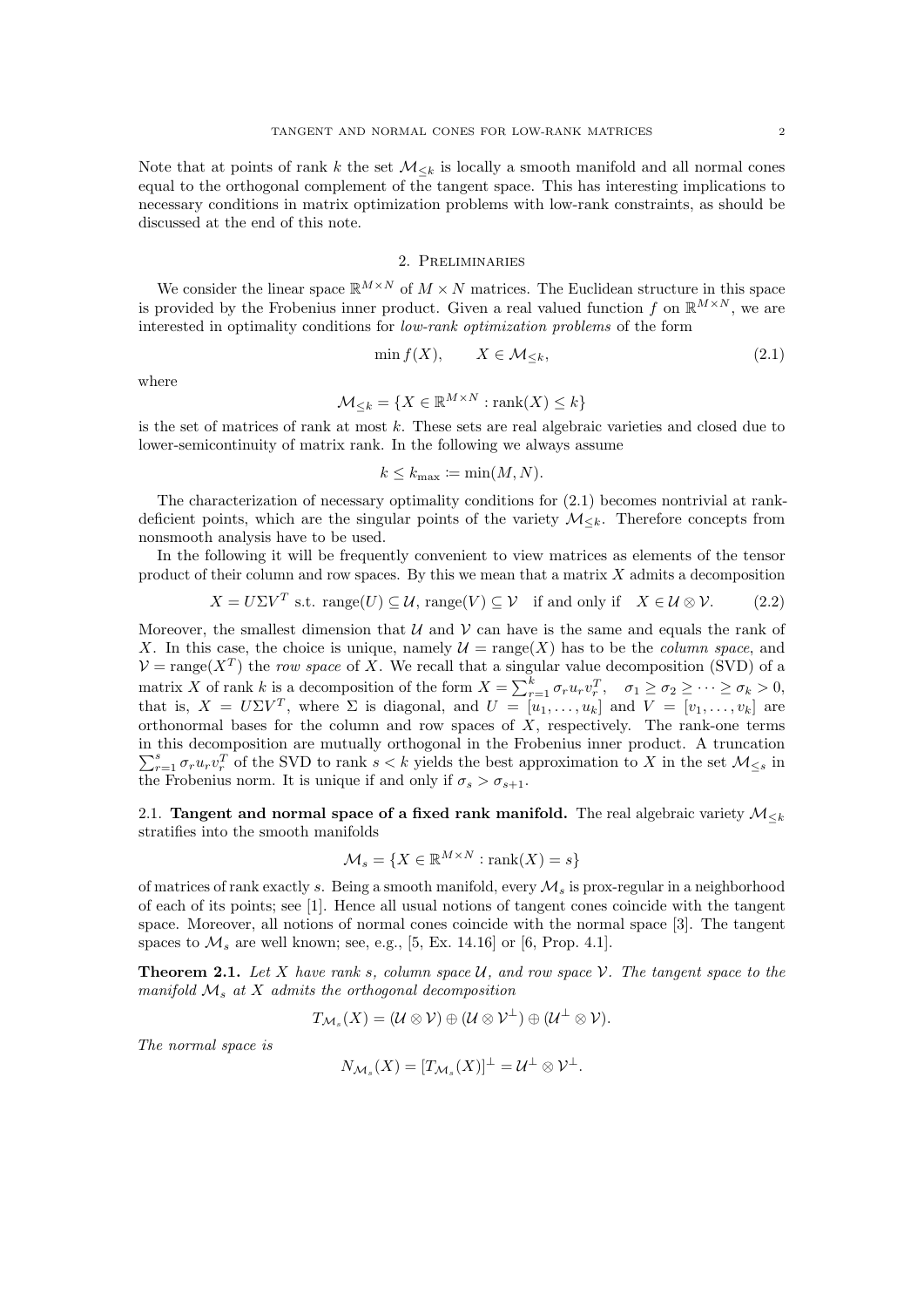It is interesting to note that  $T_{\mathcal{M}_s}(X)$  contains matrices of rank at most 2s, while the maximum rank in  $N_{\mathcal{M}_s}(X)$  is  $k_{\max} - s$ . Also note that  $X \in T_{\mathcal{M}_s}(X)$  (which also follows from the fact that  $\mathcal{M}_s$  is a cone). In applications s is much smaller than  $k_{\text{max}}$ , and in this context it is important that orthogonal projections on  $T_{\mathcal{M}_s}(X)$  and  $N_{\mathcal{M}_s}(X)$  can be computed using only projections on the s-dimensional spaces  $\mathcal U$  and  $\mathcal V$ . Namely,

$$
P_{T_{\mathcal{M}_s}(X)}(Z) = P_{\mathcal{U}}Z + ZP_{\mathcal{V}} - P_{\mathcal{U}}ZP_{\mathcal{V}},
$$

and

$$
P_{N_{\mathcal{M}_s}(X)}(Z) = Z - P_{T_{\mathcal{M}_s}(X)}(Z).
$$

2.2. Bouligand tangent and normal cone to  $\mathcal{M}_{\leq k}$ . The general definition of the Bouligand tangent cone to a closed set  $\mathcal{M} \subseteq \mathbb{R}^N$  is as follows:

$$
T_{\mathcal{M}}^{B}(x) = \{ \xi \in \mathbb{R}^{N} : \exists (x_{n}) \subseteq \mathcal{M}, \ (a_{n}) \subseteq \mathbb{R}^{+} \text{ s.t. } x_{n} \to x, \ a_{n}(x_{n} - x) \to \xi \}. \tag{2.3}
$$

In the context of low-rank optimization, the Bouligand tangent cone to  $\mathcal{M}_{\leq k}$  has been derived from this definition in [9]. In [2], an essentially equivalent definition based on derivatives of analytic curves has been used. The result is also well known in algebraic geometry [5, Ex. 20.5].

**Theorem 2.2.** Let  $X \in \mathcal{M}_{\leq k}$  have rank  $s \leq k$ . The Bouligand tangent cone to the closed variety  $\mathcal{M}_{\leq k}$  at X is

$$
T_{\mathcal{M}_{\leq k}}^B(X) = T_{\mathcal{M}_s}(X) \oplus \{ Y \in N_{\mathcal{M}_s}(X) : \text{rank}(Y) \leq k - s \}.
$$

As noted in [9], an element in the polar cone of  $T_{\mathcal{M}_{\leq k}}^B(X)$  needs to be orthogonal to  $T_{\mathcal{M}_s}(X)$ and to every rank  $k - s$  matrix in  $N_{\mathcal{M}_s}(X)$ . When  $s < k$ , only the zero matrix fulfills this.

**Corollary 2.3.** Let X have rank  $s < k$ . The Bouligand normal cone (defined as the polar of the Bouligand tangent cone) to  $\mathcal{M}_{\leq k}$  at X is

$$
N_{\mathcal{M}_{&k}}^B(X) = \{0\}.
$$

#### 3. Clarke and Mordukhovich normal cones

Let  $P_M$  denote the (set-valued) metric projection (in the Euclidean norm  $\|\cdot\|$ ) onto a closed subset  $\mathcal{M} \subseteq \mathbb{R}^n$ . Following [8, Theorem 1.6], the Mordukhovich normal cone  $N_{\mathcal{M}}^{\tilde{M}}(x)$  to  $\mathcal{M}$  at x can be defined as follows:

$$
N_{\mathcal{M}}^{M}(x) = \{ \eta \in \mathbb{R}^{n} : \text{there exist } (x_{i}) \subset \mathbb{R}^{n} \text{ and } (\eta_{i}) \subset \mathbb{R}^{n} \text{ such that}
$$

$$
x_{i} \to x, \, \eta_{i} \to \eta, \text{ and } \eta_{i} \in \text{cone}(x_{i} - P_{\mathcal{M}}(x_{i})) \text{ for all } i \in \mathbb{N} \}. \tag{3.1}
$$

The elements of  $N_{\mathcal{M}}^{M}(x)$  are called *basic normal*, *limiting normal* or simply *normal vectors*.

It is proved in [8, Theorem 3.57] that the Clarke normal cone can be obtained from the Mordukhovich normal cone as its closed convex hull

$$
N_{\mathcal{M}}^{C}(x) = \text{cl} \operatorname{conv} N_{\mathcal{M}}^{M}(x). \tag{3.2}
$$

We now consider the Mordukhovich normal cones to  $\mathcal{M}_{\leq k}$ . The following result is essentially due to Luke  $[7].<sup>1</sup>$ 

**Theorem 3.1.** Let  $X \in \mathcal{M}_{\leq k}$  have rank  $s \leq k$ . The Mordukhovich normal cone to the closed variety  $\mathcal{M}_{\leq k}$  at X is

$$
N_{\mathcal{M}_{\leq k}}^M(X) = \{ Y \in N_{\mathcal{M}_s}(X) : \text{rank}(Y) \leq k_{\text{max}} - k \}. \tag{3.3}
$$

<sup>&</sup>lt;sup>1</sup>Some inaccuracies in the statement of Theorem 3.1 in [7] are corrected here. Also, the "⊆" part is proven by a more direct argument compared to [7].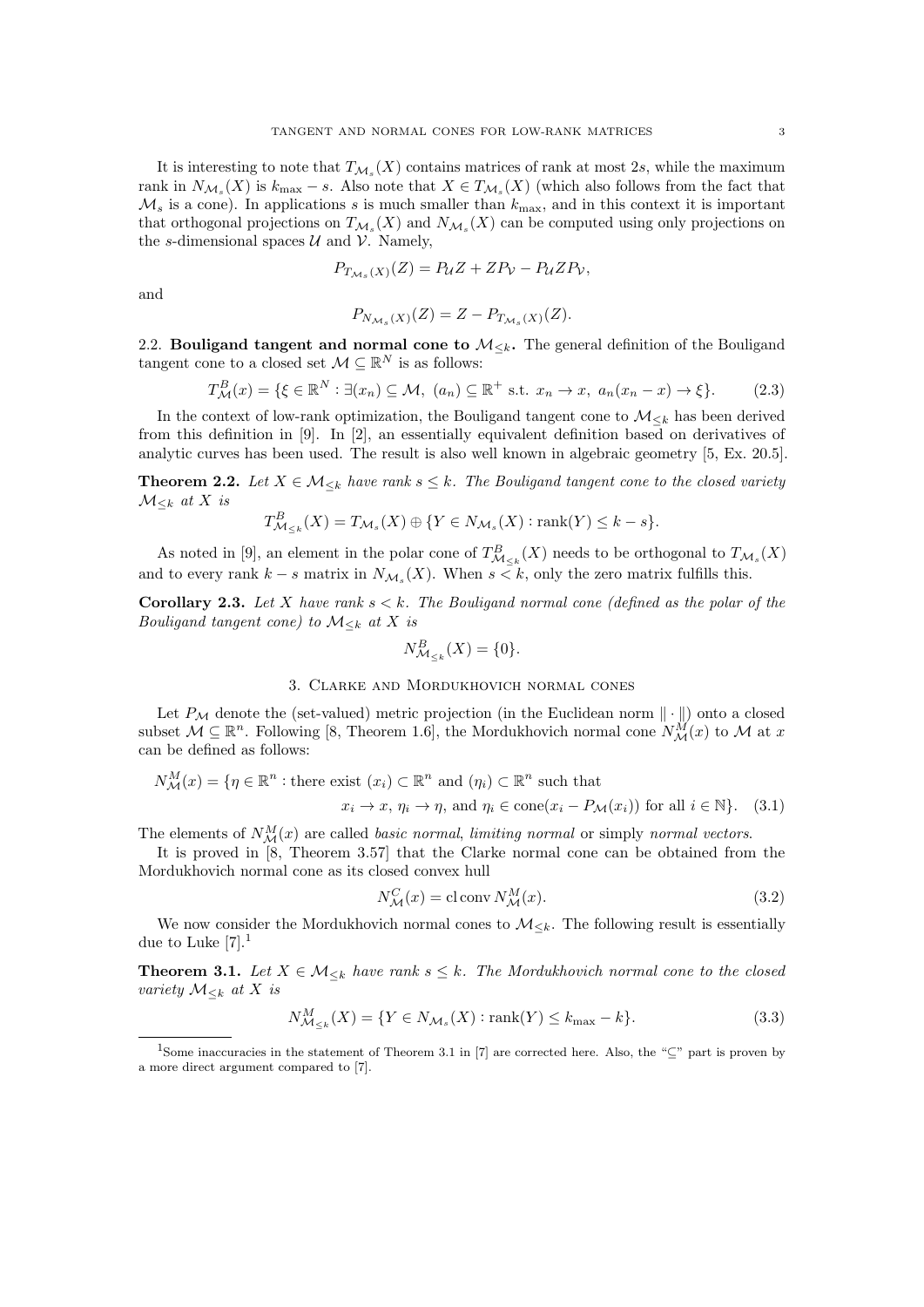*Proof.* The result is clear if  $k = k_{\text{max}}$ , since in this case  $\mathcal{M}_{\leq k_{\text{max}}} = \mathbb{R}^{M \times N}$ . Hence we consider  $k < k_{\text{max}}$ . As before, let U and V denote the column and row space of X, respectively. Recall that  $N_{\mathcal{M}_s}(X) = \mathcal{U}^{\perp} \otimes \mathcal{V}^{\perp}$ .

Denoting the set on the right side of (3.3) by W, we first show  $N_{\mathcal{M}_{\leq k}}^M(X) \supseteq W$ . Let  $Y \in W$ , then by (2.2) there exist subspaces  $\mathcal{U}_1 \subseteq \mathcal{U}^{\perp}$  and  $\mathcal{V}_1 \subseteq \mathcal{V}^{\perp}$ , both of dimension  $k_{\max} - k$ , such that  $Y \in \mathcal{U}_1 \otimes \mathcal{V}_1$ . Also there exist subspaces  $\mathcal{U}_0 \subseteq \mathcal{U}^{\perp} \cap \mathcal{U}_1^{\perp}$  and  $\mathcal{V}_0 \subseteq \mathcal{V}^{\perp} \cap \mathcal{V}_1^{\perp}$  of dimension  $k - s$ both. Pick  $Z \in \mathcal{U}_0 \otimes \mathcal{V}_0$  with rank $(Z) = k - s$ , and consider the sequence

$$
X_i := X + i^{-1/2}Z + i^{-1}Y \to X \quad (i \to \infty).
$$

Using SVD and  $\text{rank}(Z) = k - s$ , the mutual orthogonality of the column resp. row spaces of X, Z, and Y implies that for large enough  $i \in \mathbb{N}$  the best approximation of rank at most k is

$$
P_{\mathcal{M}_{\leq k}}(X_i) = X + i^{-1/2}Z.
$$

Hence  $Y \in \text{cone}(X_i - P_{\mathcal{M}_{\leq k}}(X_i))$  for all i, which by (3.1) proves  $Y \in N_{\mathcal{M}_{\leq k}}^M(X)$ .

To prove  $N_{\mathcal{M}_{\leq k}}^M(X) \subseteq W$ , consider sequences  $X_i \to X$  and  $Y_i \to Y$  satisfying  $Y_i = \alpha_i(X_i - Z_i)$ with  $Z_i \in P_{\mathcal{M}_{\leq k}}(X_i)$ . Note that  $Z_i \to X$ , since  $||Z_i - X|| \leq ||Z_i - X_i|| + ||X_i - X|| \leq 2||X - X_i||$ (the second inequality follows from  $X \in \mathcal{M}_{\leq k}$ ). We have to show  $Y \in W$ . If  $Y = 0$ , this is clear. If  $Y \neq 0$ , it must hold  $Y_i \neq 0$  and hence rank $(X_i) > k$  for large enough i. As  $Z_i$  is a truncated SVD of  $X_i$ , we obtain

$$
rank(Y_i) = rank(X_i - Z_i) = rank(X_i) - rank(Z_i) = rank(X_i) - k \le k_{\max} - k
$$

for  $i$  large enough. From the lower semicontinuity of the rank function it now follows that rank $(Y) \leq k_{\text{max}} - k$ . Another consequence of the fact that  $Z_i$  is a truncated SVD of  $X_i$  is that  $Z_i Y_i^T = 0$  and  $Z_i^T Y_i = 0$ . In the limit we get  $XY^T$  and  $X^T Y = 0$ , which is equivalent to  $Y \in \mathcal{U}^{\perp} \otimes \mathcal{V}^{\perp}$ . In summary, we have shown  $Y \in W$ .

As a corollary, we obtain the Clarke normal cone via (3.2).

**Corollary 3.2.** Let  $X \in \mathcal{M}_{\leq k}$  have rank  $s \leq k$ . The Clarke normal cone to the closed variety  $\mathcal{M}_{\leq k}$  at X is

$$
N_{\mathcal{M}_{\leq k}}^C(X) = N_{\mathcal{M}_s}(X).
$$

Further, we observe that the Mordukhovich normal cone provides the "missing" part in the Bouligand tangent cone to fill up the whole space.

Corollary 3.3. Let X have rank  $s \leq k$ . Every matrix  $Z \in \mathbb{R}^{M \times N}$  admits an orthogonal decomposition

$$
Z = Z_1 + Z_2, \qquad Z_1 \in T^B_{\mathcal{M}_{\le k}}(X), \quad Z_2 \in N^M_{\mathcal{M}_{\le k}}(X). \tag{3.4}
$$

*Proof.* By Theorem 2.1, the normal space  $N_{\mathcal{M}_s}(X)$  contains matrices of rank at most  $k_{\text{max}} - s$ . Using SVD, every such matrix can be orthogonally decomposed into a matrix of rank  $k_{\rm max} - k$ and another one of rank  $k - s$ .

In this sense, the Mordukhovich normal cone can be seen as an appropriate "nonlinear orthogonal complement" to the Bouligand tangent cone. However, one should be aware that  $N_{\mathcal{M}_{\leq k}}^C(X)$  is only complimentary to  $T_{\mathcal{M}_{\leq k}}^B(X)$  if rank $(X) = k$ . Otherwise, their intersection contains all matrices in  $N_{\mathcal{M}_s}(X)$  of rank at most min $(k_{\text{max}} - k, k - s)$ . Further, the orthogonal decomposition (3.4) is then not unique.